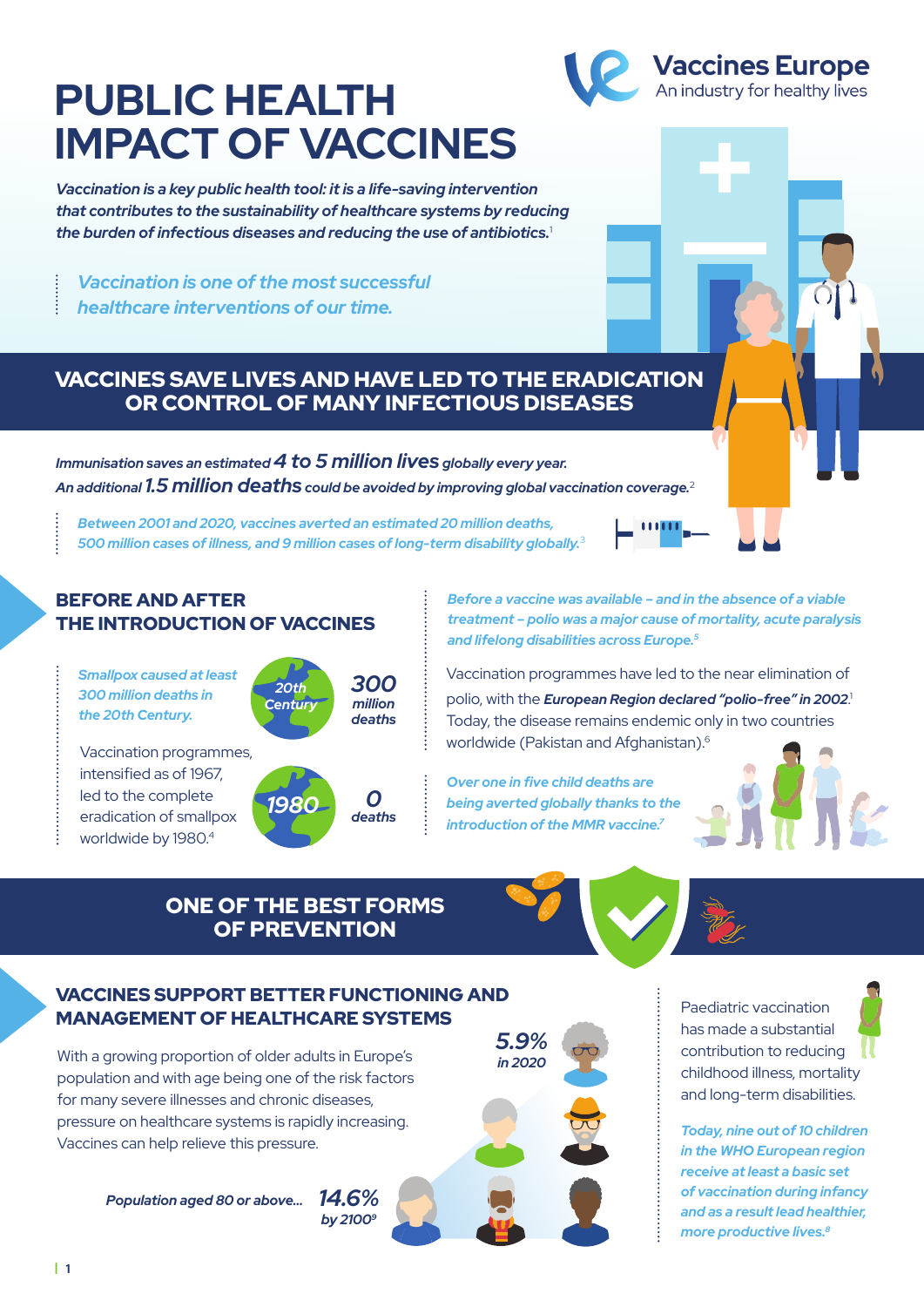For example, *vaccines can reduce hospitalisations,* benefitting patients and allowing hospitals to free up vital space to treat others:

*In Spain, hospitalisations due to chickenpox decreased by 78% after routine vaccination of 15–18-month-old infants between 2006 and 201010*

*In the case of influenza, vaccination can reduce hospitalisations and deaths by 45% and 38% respectively in older people with diabetes, and is also associated with reduced risk of cardiovascular death11,12*

Healthy ageing and life-course vaccination approaches can reduce the burden of vaccine-preventable diseases on individuals and society while improving quality of life<sup>11</sup>

## VACCINES PROTECT AGAINST VIRUSES THAT CAN LEAD TO CANCER

Human Papilloma Virus (HPV) is responsible for about 90% of cervical cancer and for some other genital and anal cancers in both men and women.<sup>14</sup>

Hepatitis B affects the lives of 15 million people in Europe alone, and can lead to complications such as liver damage or cancer in 20-30% of cases.15

## AN ALLY IN THE FIGHT AGAINST MAJOR GLOBAL THREATS

Antimicrobial Resistance (AMR) may already cause 700,000 deaths per year globally, and in a worst-case scenario this number could reach 10 million by 2050.17 *This is equivalent to one death every three seconds.*





*A study in England found that a single dose of a COVID-19 vaccine was 80% effective at preventing admission to hospital with COVID-1913*

*Vaccination against hepatitis B and HPV could prevent 1.1 million cancer cases every year worldwide.16*

Evidence shows that vaccines are critical in the fight against AMR. They prevent disease, both bacterial and viral, and reduce demand and misuse of antibiotics, safeguarding their effectiveness.<sup>18</sup> For example, vaccines can:

- Reduce the use of antimicrobials by an estimated 47% with universal pneumococcal vaccine coverage in children.<sup>19</sup>
- Protect against drug resistant forms of disease:<sup>20</sup>



## COMMUNITY SOLIDARITY

#### VACCINES SUPPORT BETTER FUNCTIONING AND MANAGEMENT OF HEALTHCARE SYSTEMS

Vaccines can protect the whole community, including those who cannot receive them because of their age, existing medical conditions or other factors.<sup>21</sup> However, this community (or herd) protection can most safely be achieved through high vaccination coverage rates.

*In the case of measles, for example, 95% of individuals in every population needs to be immune to ensure herd protection.22* 

*Community protection* works to control the spread of disease within a population when a specific amount of that population (threshold) becomes immune to the disease through vaccination or infection recovery.

When the immunity threshold is reached, susceptible individuals are protected from infection because ongoing spread of disease is limited.



**DISEASE CARRIER**

*Community protection*



**VACCINATED**<br>OR IMMUNE

**| 2**